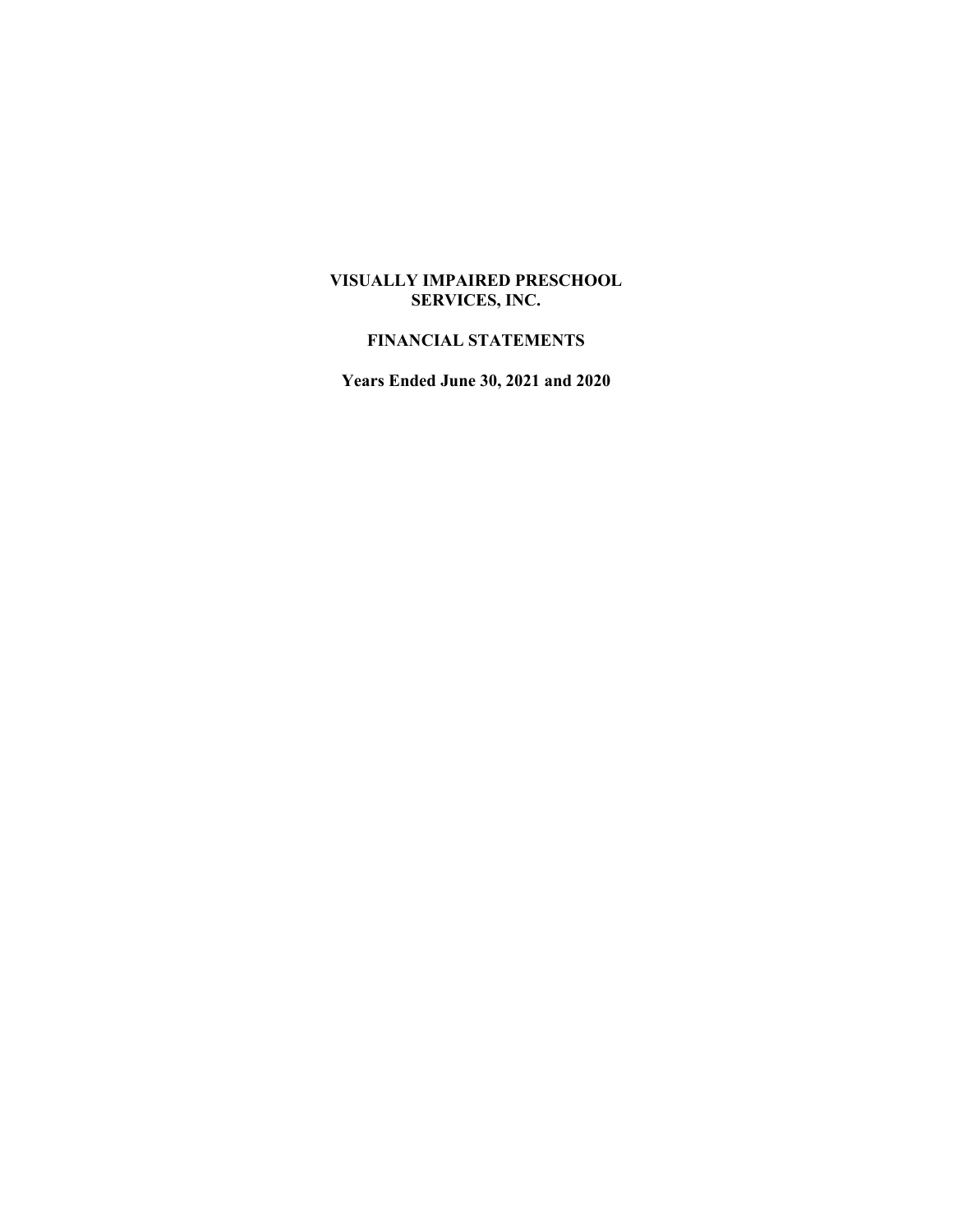# **Table of Contents**

|                                     | Page      |
|-------------------------------------|-----------|
| <b>Independent Auditors' Report</b> | 1 and $2$ |
| <b>Financial Statements</b>         |           |
| Statements of financial position    | 3         |
| Statements of activities            | 4         |
| Statements of functional expenses   |           |
| Statements of cash flows            | 6         |
| Notes to financial statements       | $7 - 18$  |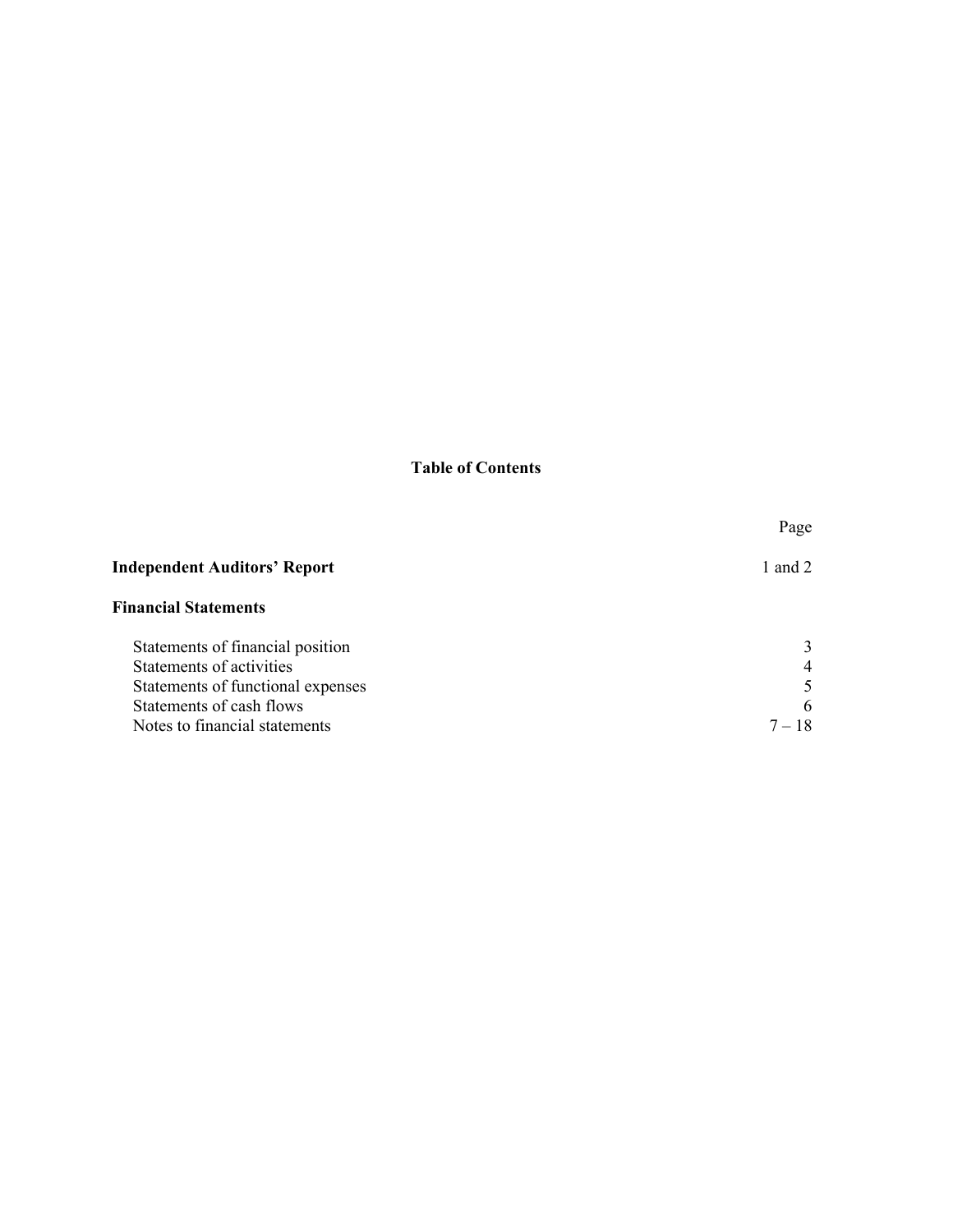# deming malone<br>livesay + ostroff

# **Independent Auditors' Report**

To the Board of Directors Visually Impaired Preschool Services, Inc. Louisville, Kentucky

We have audited the accompanying financial statements of Visually Impaired Preschool Services, Inc. (a not-for-profit organization), which comprise the statements of financial position as of June 30, 2021 and 2020, and the related statements of activities, functional expenses, and cash flows for the years then ended, and the related notes to the financial statements.

# **Management's Responsibility for the Financial Statements**

Management is responsible for the preparation and fair presentation of these financial statements in accordance with accounting principles generally accepted in the United States of America; this includes the design, implementation, and maintenance of internal control relevant to the preparation and fair presentation of financial statements that are free from material misstatement, whether due to fraud or error.

# **Auditors' Responsibility**

Our responsibility is to express an opinion on these financial statements based on our audits. We conducted our audits in accordance with auditing standards generally accepted in the United States of America. Those standards require that we plan and perform the audits to obtain reasonable assurance about whether the financial statements are free from material misstatement.

An audit involves performing procedures to obtain audit evidence about the amounts and disclosures in the financial statements. The procedures selected depend on the auditors' judgment, including the assessment of the risks of material misstatement of the financial statements, whether due to fraud or error. In making those risk assessments, the auditor considers internal control relevant to the entity's preparation and fair presentation of the financial statements in order to design audit procedures that are appropriate in the circumstances, but not for the purpose of expressing an opinion on the effectiveness of the entity's internal control. Accordingly, we express no such opinion. An audit also includes evaluating the appropriateness of accounting policies used and the reasonableness of significant accounting estimates made by management, as well as evaluating the overall presentation of the financial statements.

We believe that the audit evidence we have obtained is sufficient and appropriate to provide a basis for our audit opinion.

301 E. Elm Street New Albany, Indiana 47150 T: 812.945.5236 F: 812.949.4095

9300 Shelbyville Road **Suite 1100** Louisville, Kentucky 40222 T: 502.426.9660 F: 502.425.0883

131 E. Chestnut Street Corydon, Indiana 47112 T: 812,738,3516 F: 812.738.3519

1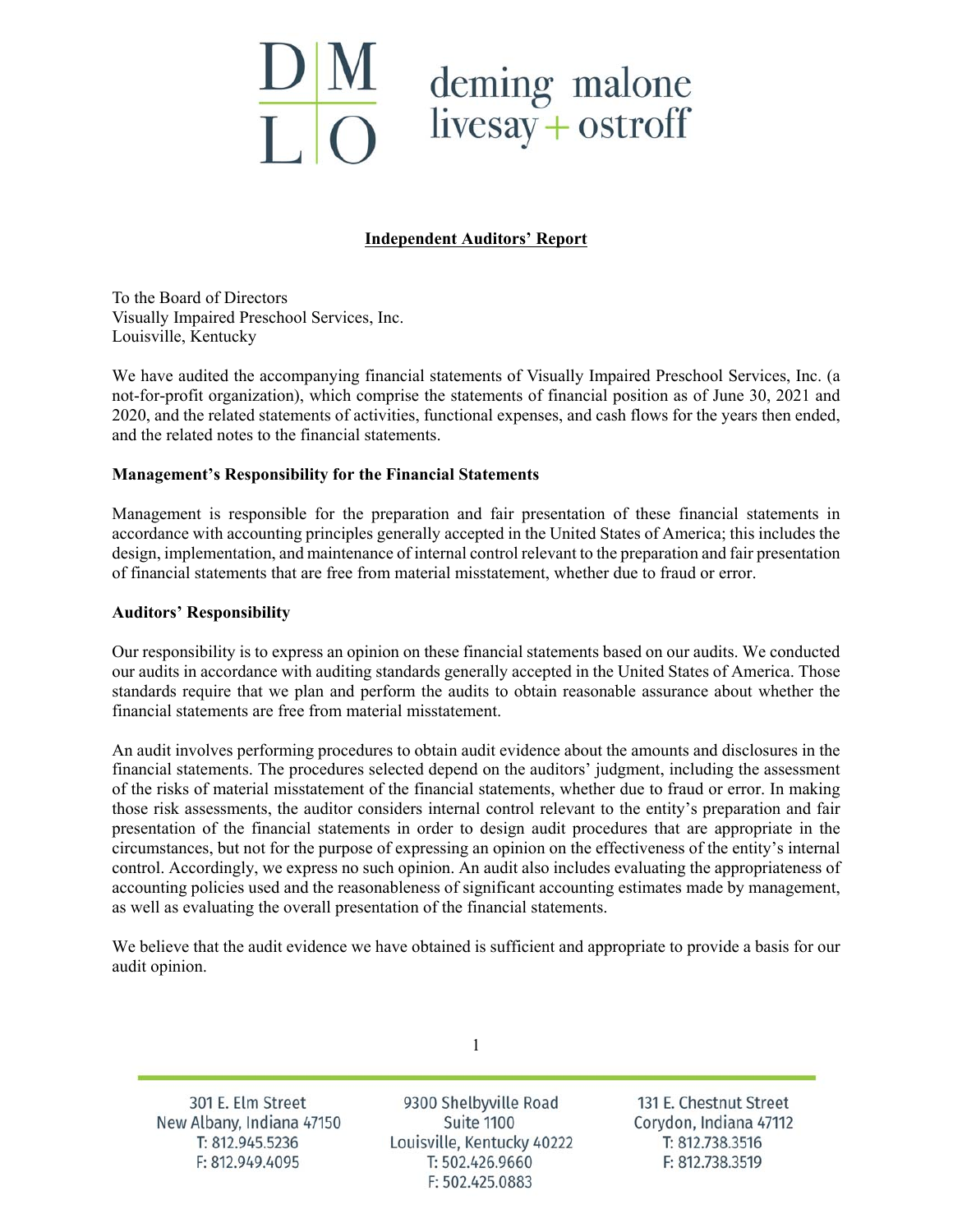# **Opinion**

In our opinion, the financial statements referred to above present fairly, in all material respects, the financial position of Visually Impaired Preschool Services, Inc. as of June 30, 2021 and 2020, and the changes in its net assets and its cash flows for the years then ended in accordance with accounting principles generally accepted in the United States of America.

Deming, Malone, Triusay & Octooff

Louisville, Kentucky January 18, 2022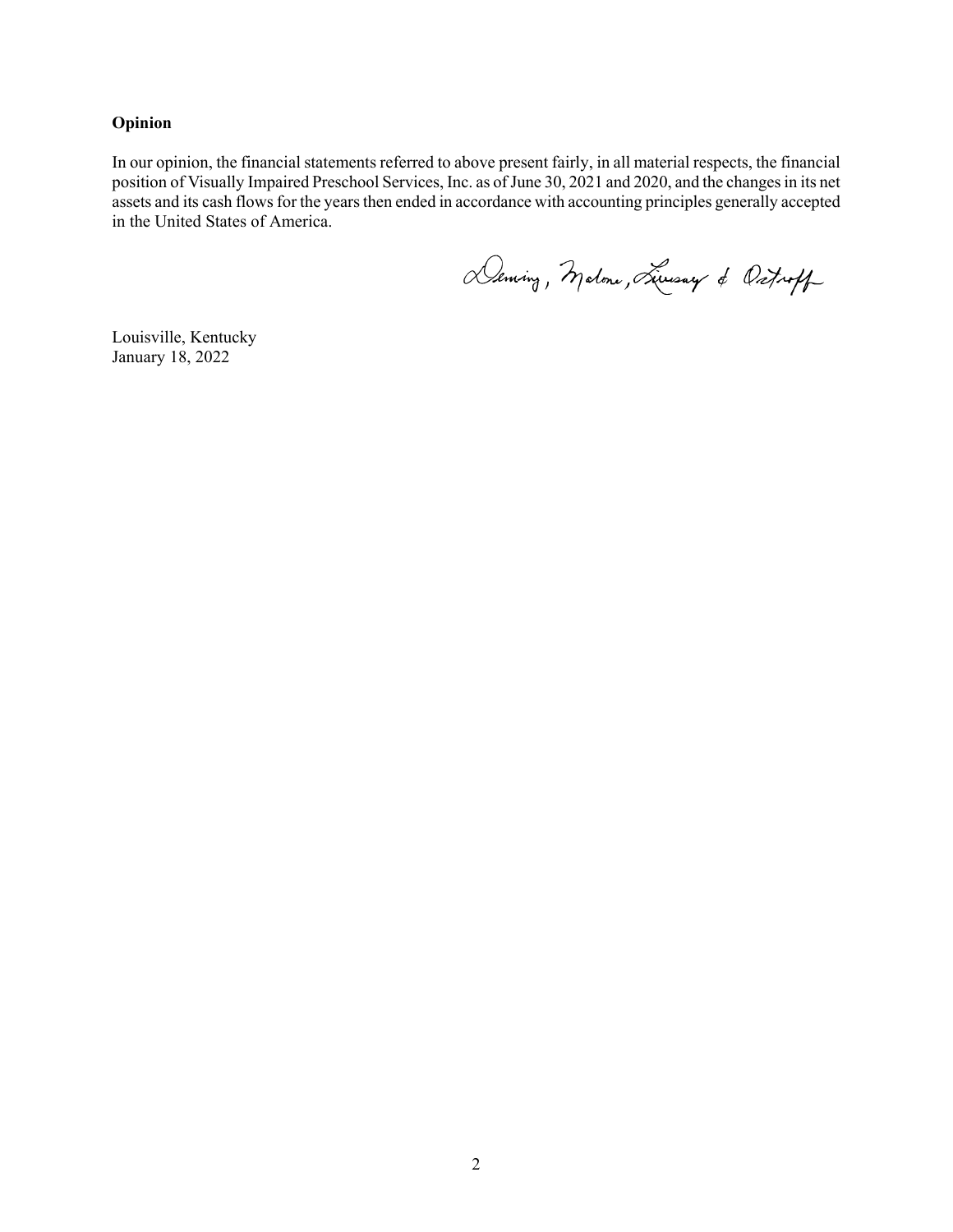# **STATEMENTS OF FINANCIAL POSITION**

June 30, 2021 and 2020

| <b>Assets</b>                                | 2021            | 2020            |
|----------------------------------------------|-----------------|-----------------|
| <b>Current Assets</b>                        |                 |                 |
| Cash, cash equivalents, and restricted cash: |                 |                 |
| Cash and cash equivalents                    | \$<br>846,036   | \$<br>609,544   |
| Restricted cash                              | 486,759         | 231,842         |
|                                              | 1,332,795       | 841,386         |
| Accounts receivable                          | 71,518          | 23,636          |
| Grants receivable                            | 645,527         | 114,931         |
| Pledges receivable                           | 166,904         | 119,053         |
| Cash value of life insurance                 | 20,489          | 21,077          |
| Prepaid expenses                             | 4,063           | 2,333           |
| <b>Total current assets</b>                  | 2,241,296       | 1,122,416       |
|                                              |                 |                 |
| <b>Property and Equipment</b>                |                 |                 |
| Building and improvements                    | 2,929,253       | 2,849,550       |
| Furniture and equipment                      | 394,147         | 394,147         |
| Vehicles                                     | 128,438         | 84,740          |
| Construction in progress                     | 474,668         | 86,389          |
|                                              | 3,926,506       | 3,414,826       |
| Less accumulated depreciation                | 1,344,047       | 1,241,256       |
|                                              | 2,582,459       | 2,173,570       |
| <b>Total assets</b>                          | 4,823,755<br>S  | 3,295,986<br>S. |
| <b>Liabilities and Net Assets</b>            |                 |                 |
| <b>Current Liabilities</b>                   |                 |                 |
| Accounts payable                             | 208,619         | 21,350          |
| Accrued expenses                             | 83,047          | 45,814          |
| Deferred revenue                             | 48,250          | 25,475          |
| Line of credit                               | 49,000          | 13,367          |
| Note payable                                 |                 | 336,000         |
| <b>Total current liabilities</b>             | 388,916         | 442,006         |
| <b>Net Assets</b>                            |                 |                 |
| Without donor restrictions:                  |                 |                 |
| Undesignated                                 | 2,955,905       | 2,381,245       |
| Board-designated for capital improvements    | 45,203          | 45,203          |
| Total without donor restrictions             | 3,001,108       | 2,426,448       |
| With donor restrictions:                     |                 |                 |
| Purpose restrictions                         | 916,360         | 129,070         |
| Time-restricted for future periods           | 160,021         | 216,112         |
| Perpetual in nature                          | 357,350         | 82,350          |
| Total with donor restrictions                | 1,433,731       | 427,532         |
|                                              |                 |                 |
| <b>Total net assets</b>                      | 4,434,839       | 2,853,980       |
| <b>Total liabilities and net assets</b>      | 4,823,755<br>\$ | \$ 3,295,986    |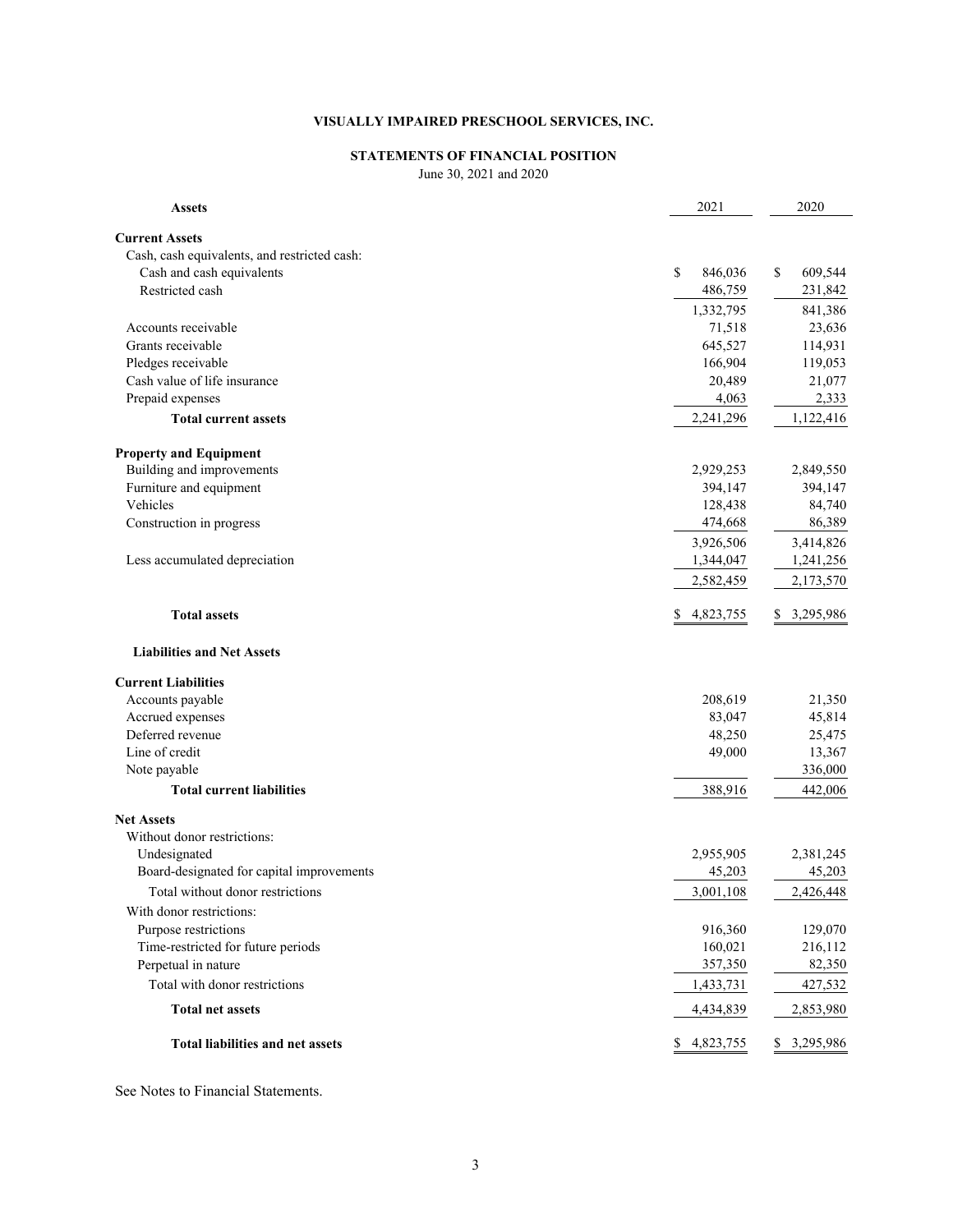#### **STATEMENTS OF ACTIVITIES**

Years Ended June 30, 2021 and 2020

|                                             | 2021                                 |                            |             |                                      | 2020                       |             |
|---------------------------------------------|--------------------------------------|----------------------------|-------------|--------------------------------------|----------------------------|-------------|
|                                             | <b>Without Donor</b><br>Restrictions | With Donor<br>Restrictions | Total       | <b>Without Donor</b><br>Restrictions | With Donor<br>Restrictions | Total       |
| <b>Revenues, Gains and Other Support</b>    |                                      |                            |             |                                      |                            |             |
| Contributions and grants                    | $\mathbb{S}$<br>871,517              | \$1,576,000                | \$2,447,517 | 989,043<br><sup>S</sup>              | \$<br>795,973              | \$1,785,016 |
| Program service fees                        | 779,788                              |                            | 779,788     | 717,121                              |                            | 717,121     |
| Special events                              | 363,978                              |                            | 363,978     | 271,416                              |                            | 271,416     |
| Net investment return                       | (447)                                |                            | (447)       | 60                                   |                            | 60          |
| Forgiveness of debt - PPP loan              | 336,000                              |                            | 336,000     |                                      |                            |             |
| Miscellaneous income                        | 6,088                                |                            | 6,088       | 2,876                                |                            | 2,876       |
| Rental income                               | 11,900                               |                            | 11,900      | 13,200                               |                            | 13,200      |
| <b>Total operating revenue</b>              | 2,368,824                            | 1,576,000                  | 3,944,824   | 1,993,716                            | 795,973                    | 2,789,689   |
| Net assets released from restrictions       | 569,801                              | (569, 801)                 |             | 834,660                              | (834, 660)                 |             |
| Total revenues, gains and other support     | 2,938,625                            | 1,006,199                  | 3,944,824   | 2,828,376                            | (38,687)                   | 2,789,689   |
| <b>Expenses</b>                             |                                      |                            |             |                                      |                            |             |
| Program services                            | 1,894,719                            |                            | 1,894,719   | 1,912,601                            |                            | 1,912,601   |
| General and administrative                  | 336,094                              |                            | 336,094     | 341,103                              |                            | 341,103     |
| Fundraising                                 | 133,152                              |                            | 133,152     | 169,343                              |                            | 169,343     |
| <b>Total expenses</b>                       | 2,363,965                            |                            | 2,363,965   | 2,423,047                            |                            | 2,423,047   |
| Net increase (decrease) in total net assets | 574,660                              | 1,006,199                  | 1,580,859   | 405,329                              | (38,687)                   | 366,642     |
| Net assets, beginning of year (restated)    | 2,426,448                            | 427,532                    | 2,853,980   | 2,021,119                            | 466,219                    | 2,487,338   |
| Net assets, end of year                     | 3,001,108                            | \$1,433,731                | \$4,434,839 | 2,426,448                            | 427,532<br>S.              | \$2,853,980 |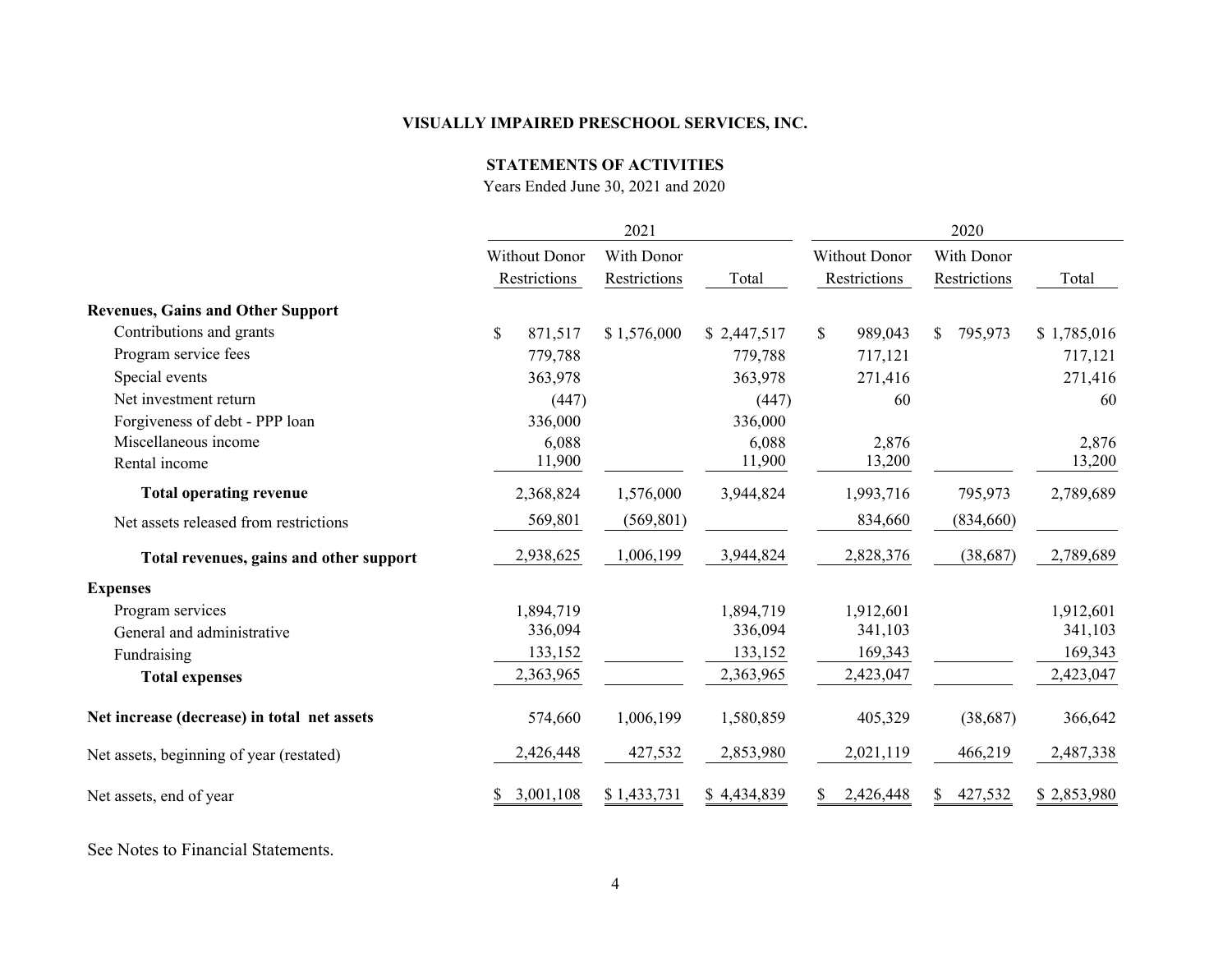#### **STATEMENTS OF FUNCTIONAL EXPENSES**

Years Ended June 30, 2021 and 2020

|                                       | June 30, 2021        |    |                           | June 30, 2020 |                 |             |                      |    |                           |    |                 |             |
|---------------------------------------|----------------------|----|---------------------------|---------------|-----------------|-------------|----------------------|----|---------------------------|----|-----------------|-------------|
|                                       | Preschool            |    |                           |               |                 |             | Preschool            |    |                           |    |                 |             |
|                                       | Services<br>Programs |    | Management<br>and General |               | Fund<br>Raising | Total       | Services<br>Programs |    | Management<br>and General |    | Fund<br>Raising | Total       |
| Salaries and wages                    | \$<br>1,239,258      | \$ | 231,607                   | \$            | 68,787          | \$1,539,652 | \$1,171,374          | S. | 220,014                   | \$ | 91,044          | \$1,482,432 |
| Payroll taxes                         | 87,466               |    | 16,453                    |               | 4,492           | 108,411     | 87,544               |    | 16,674                    |    | 6,484           | 110,702     |
| Employee benefits                     | 148,469              |    | 21,434                    |               | 6,118           | 176,021     | 145,714              |    | 22,516                    |    | 8,617           | 176,847     |
| Information technology                | 42,461               |    | 4,490                     |               | 1,274           | 48,225      | 54,661               |    | 4,699                     |    | 992             | 60,352      |
| Depreciation                          | 90,791               |    | 12,000                    |               |                 | 102,791     | 78,000               |    | 13,854                    |    |                 | 91,854      |
| Special programs                      | 36,008               |    |                           |               |                 | 36,008      | 54,933               |    |                           |    |                 | 54,933      |
| Insurance                             | 39,101               |    | 8,426                     |               |                 | 47,527      | 30,341               |    | 6,236                     |    |                 | 36,577      |
| Repairs and maintenance               | 23,098               |    | 1,388                     |               |                 | 24,486      | 17,695               |    | 1,269                     |    |                 | 18,964      |
| Professional fees                     |                      |    | 13,210                    |               |                 | 13,210      |                      |    | 12,819                    |    | 5,500           | 18,319      |
| Dues and memberships                  | 6,054                |    | 948                       |               |                 | 7,002       | 5,704                |    | 1,918                     |    |                 | 7,622       |
| Occupancy                             | 65,292               |    | 10,864                    |               |                 | 76,156      | 72,955               |    | 11,694                    |    |                 | 84,649      |
| Interest expense                      | 1,257                |    |                           |               |                 | 1,257       |                      |    | 8,320                     |    |                 | 8,320       |
| Travel and auto                       | 20,640               |    | 130                       |               |                 | 20,770      | 83,429               |    | 1,357                     |    | 1,168           | 85,954      |
| Video production                      |                      |    |                           |               |                 |             | 472                  |    |                           |    |                 | 472         |
| Special events                        |                      |    |                           |               | 8,126           | 8,126       |                      |    |                           |    | 26,609          | 26,609      |
| Supplies                              | 17,086               |    |                           |               |                 | 17,086      | 17,177               |    | 273                       |    |                 | 17,450      |
| Telephone                             | 29,782               |    | 3,914                     |               |                 | 33,696      | 16,866               |    | 5,346                     |    |                 | 22,212      |
| Postage and handling                  | 2,024                |    | 63                        |               | 4,650           | 6,737       | 3,629                |    | 21                        |    | 5,097           | 8,747       |
| Printing and publications             | 1,766                |    | 7                         |               | 319             | 2,092       | 14,323               |    | 16                        |    | 1,586           | 15,925      |
| Conferences, conventions and meetings | 7,254                |    | 1,313                     |               | 565             | 9,132       | 6,937                |    | 2,365                     |    | 1,250           | 10,552      |
| Contract services                     | 10,786               |    | 1,890                     |               | 18,168          | 30,844      | 15,326               |    | 3,692                     |    | 8,731           | 27,749      |
| Advertising and marketing             | 200                  |    |                           |               |                 | 200         | 30,388               |    |                           |    |                 | 30,388      |
| Donor recognition                     |                      |    |                           |               |                 |             |                      |    |                           |    | 3,637           | 3,637       |
| Bad debt expense                      |                      |    | 2,340                     |               |                 | 2,340       |                      |    | 2,068                     |    |                 | 2,068       |
| Rental property expense               | 23,515               |    |                           |               |                 | 23,515      |                      |    |                           |    |                 |             |
| Miscellaneous                         | 2,411                |    | 5,617                     |               | 20,653          | 28,681      | 5,133                |    | 5,952                     |    | 8,628           | 19,713      |
|                                       | 1,894,719<br>\$      | \$ | 336,094                   | S.            | 133,152         | \$2,363,965 | \$1,912,601          | \$ | 341,103                   |    | \$169,343       | \$2,423,047 |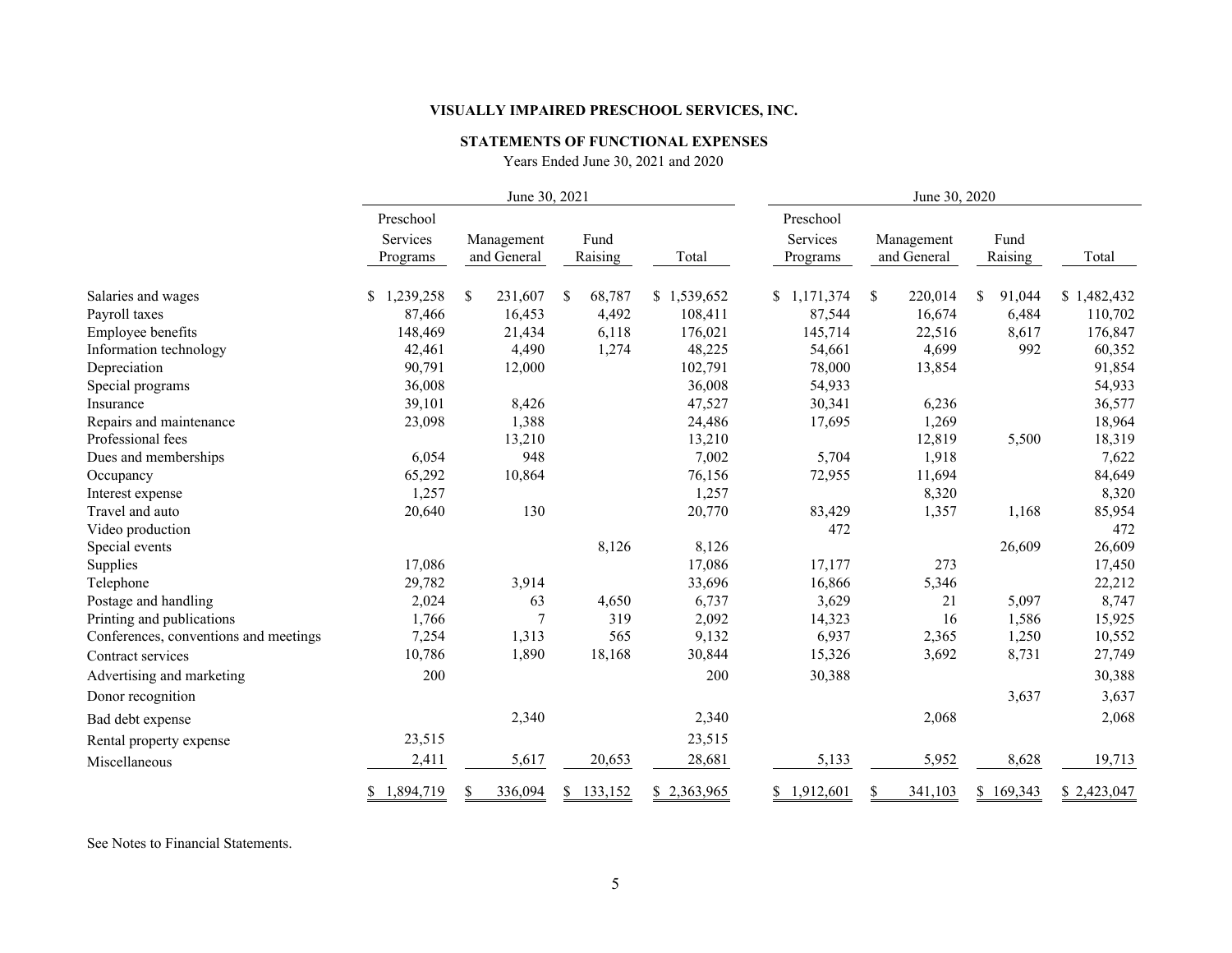# **STATEMENTS OF CASH FLOWS**

Years Ended June 30, 2021 and 2020

|                                                                            | 2021        | 2020          |
|----------------------------------------------------------------------------|-------------|---------------|
| <b>Cash Flows from Operating Activities</b>                                |             |               |
| Net increase in total net assets                                           | \$1,580,859 | \$<br>366,642 |
| Adjustments to reconcile net increase in total net assets                  |             |               |
| to net cash provided by operating activities:                              |             |               |
| Depreciation                                                               | 102,791     | 91,854        |
| Decrease in cash value of life insurance                                   | 588         | 488           |
| Forgivenss of debt - PPP loan                                              | (336,000)   |               |
| Changes in assets and liabilities:                                         |             |               |
| (Increase) decrease in:                                                    |             |               |
| Accounts receivable                                                        | (47, 882)   | 19,981        |
| Grants receivable                                                          | (530, 596)  | 30,257        |
| Pledges receivable                                                         | (47, 851)   | 33,088        |
| Prepaid expenses                                                           | (1,730)     | 5,097         |
| Increase (decrease) in:                                                    |             |               |
| Accounts payable                                                           | (1,368)     | (2,011)       |
| Accrued expenses                                                           | 37,233      | (51, 171)     |
| Deferred revenue                                                           | 22,775      | 24,975        |
| Net cash provided by operating activities                                  | 778,819     | 519,200       |
| <b>Cash Flows from Investing Activities</b>                                |             |               |
| Purchase of property and equipment                                         | (323, 043)  | (130,960)     |
| <b>Cash Flows from Financing Activities</b>                                |             |               |
| Proceeds from note payable                                                 |             | 336,000       |
| Net (payments) advances on line of credit                                  | 35,633      | (218,750)     |
| Net cash provided by financing activities                                  | 35,633      | 117,250       |
| Net increase in cash, cash equivalents, and restricted cash                | 491,409     | 505,490       |
| Cash, cash equivalents, and restricted cash, beginning of year             | 841,386     | 335,896       |
| Cash, cash equivalents, and restricted cash, end of year                   | \$1,332,795 | 841,386       |
| <b>Supplemental Schedule of Noncash Investing and Financing Activities</b> |             |               |
| Purchases of property and equipment in accounts payable                    | 188,637     |               |
| Interest paid                                                              | 1,257       | \$<br>8,320   |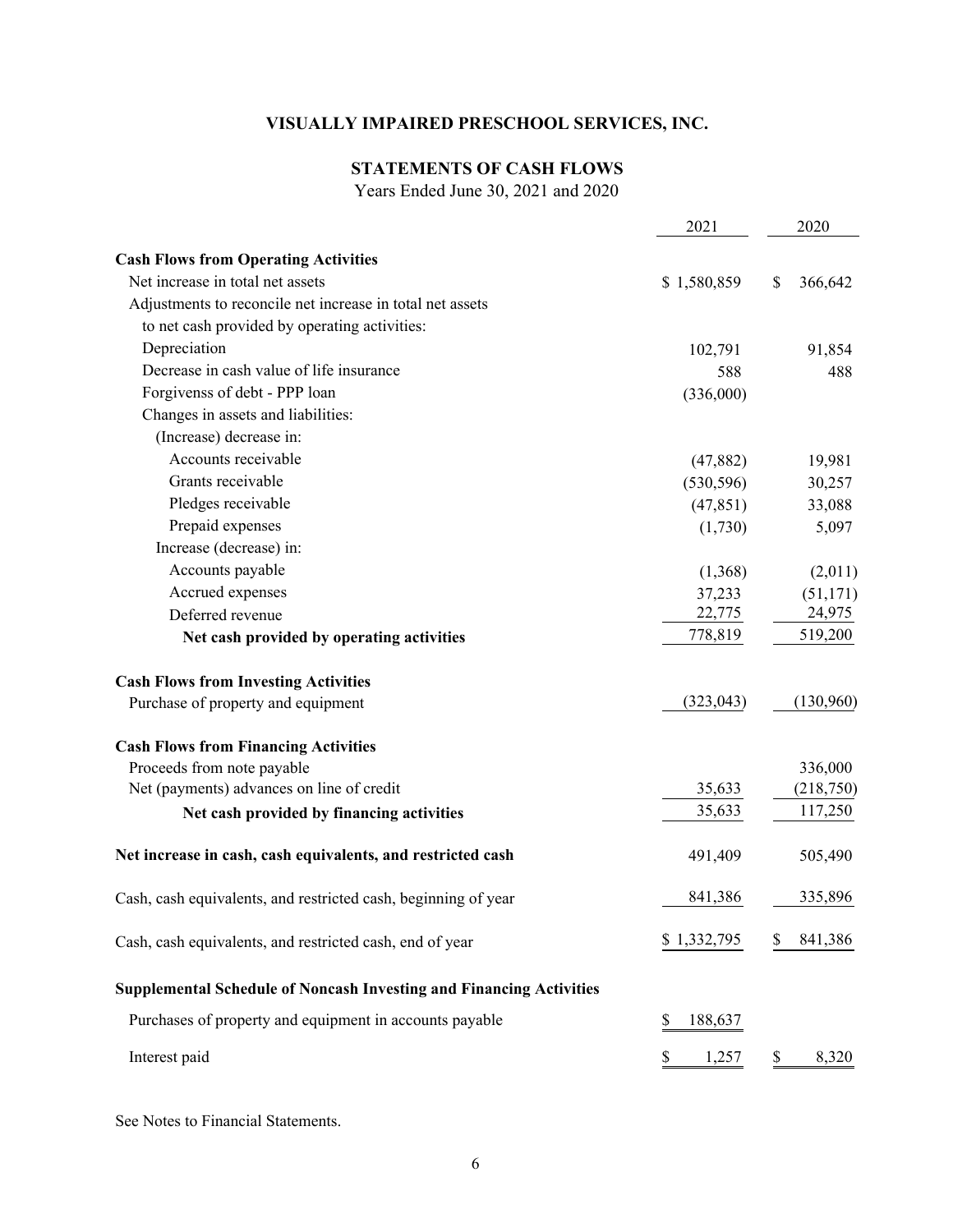# **NOTES TO FINANCIAL STATEMENTS**

# **Note 1. Nature of Activities and Summary of Significant Accounting Policies**

#### **Nature of activities:**

Visually Impaired Preschool Services, Inc. (VIPS) (the Organization) is a not-for-profit agency offering services to infants, toddlers, and preschoolers who are visually impaired, and to their families, with the objective of maximizing each child's developmental potential through direct services, advocacy and community education. VIPS is headquartered in Louisville, Kentucky and also has facilities in Lexington, Kentucky and Indianapolis, Indiana. It serves families within a 50-mile radius of each office through direct intervention, and to other areas of Kentucky and Indiana through outreach.

# **Summary of significant accounting policies:**

This summary of significant accounting policies of Visually Impaired Preschool Services, Inc. is presented to assist in understanding the Organization's financial statements. The financial statements are representations of the Organization's management who is responsible for the integrity and objectivity of the financial statements. These accounting policies conform to accounting principles generally accepted in the United States of America and have been consistently applied in the preparation of the financial statements.

#### **Basis of presentation:**

The accompanying financial statements of the Organization have been prepared on the accrual basis of accounting. The Organization records resources for accounting and reporting purposes based on the existence or absence of donor-imposed restrictions. Accordingly, net assets and changes therein are classified and reported as follows:

**Net assets without donor restrictions** – Net assets available for use in general operations and not subject to donor restrictions. The governing board has designated, from net assets without donor restrictions, net assets for specific operational purposes.

**Net assets with donor restrictions** – Net assets subject to donor restrictions. Some donor-imposed restrictions are temporary in nature, such as those that will be met by the passage of time or other events specified by the donor. Other donor-imposed restrictions are perpetual in nature, where the donor stipulates that resources be maintained in perpetuity.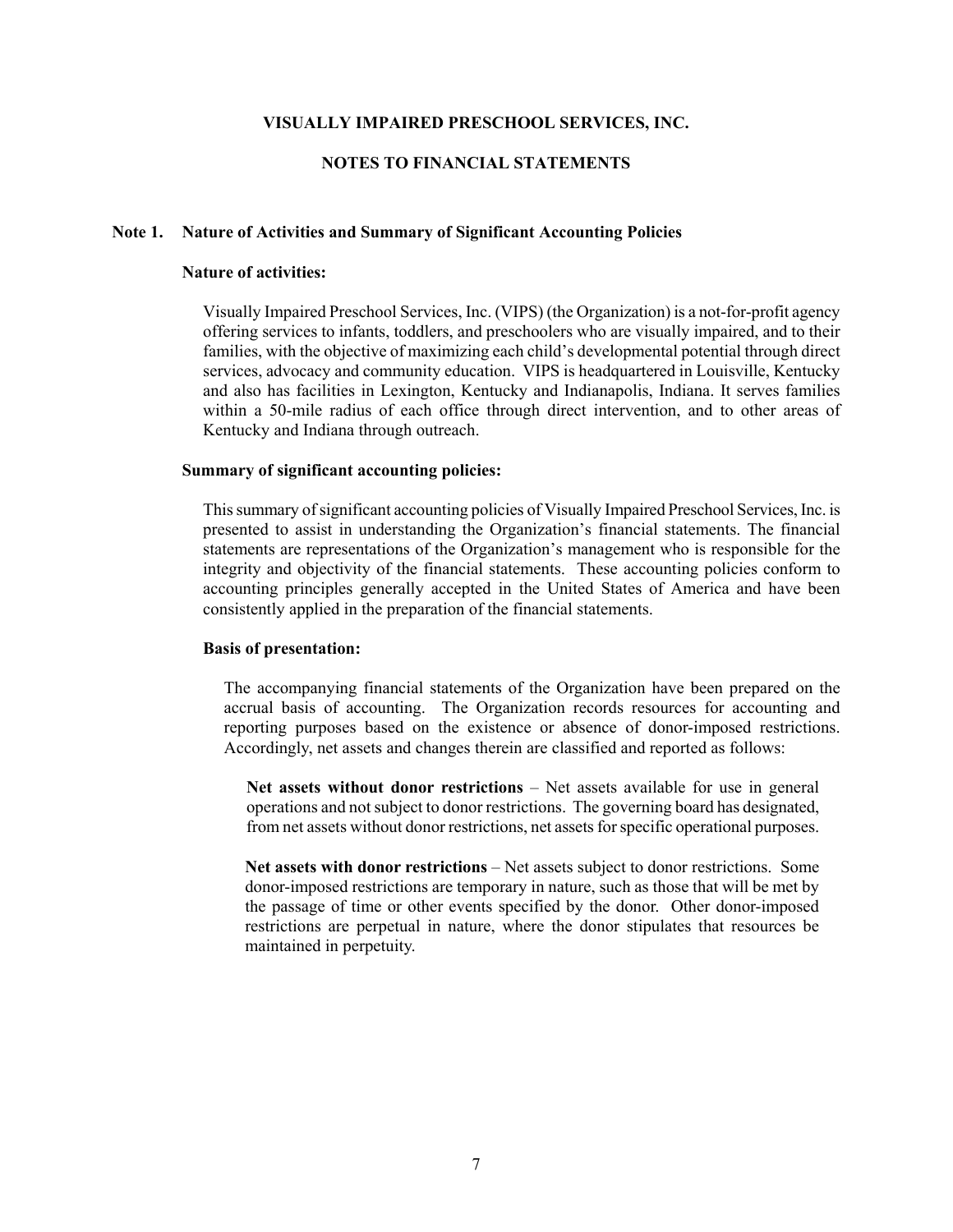#### **Use of estimates:**

The preparation of financial statements in conformity with accounting principles generally accepted in the United States of America requires management to make estimates and assumptions that affect the reported amounts of assets and liabilities and disclosures of contingent assets and liabilities at the date of the financial statements and the reported amounts of revenues and expenses during the reporting period. Actual results could differ from those estimates.

#### **Cash, cash equivalents, and restricted cash:**

For purposes of the statements of cash flows, the Organization considers cash, restricted cash, and investments with original maturities of three months or less to be cash, cash equivalents, and restricted cash.

#### **Accounts, grants and pledges receivable:**

The valuation of accounts, grants and pledges receivable is based upon a detail analysis of past due accounts and the history of uncollectible accounts. The Organization considers all accounts, grants and pledges receivable to be fully collectible; accordingly, no allowance for doubtful accounts is required. If amounts become uncollectible, they will be charged to operations when that determination is made.

# **Property and equipment:**

The Organization's policy is to capitalize asset purchases in excess of \$5,000. Property and equipment are recorded at cost if purchased, or at fair value as of the date of donation, if donated, and are being depreciated on the straight-line method over their estimated useful lives. Upon retirement, sale or other disposition of property and equipment, the cost and accumulated depreciation are eliminated from the accounts and any gain or loss is included in operations.

#### **Compensated absences:**

Compensated absences for sick pay have not been accrued since they cannot be reasonably estimated. The Organization's policy is to recognize these costs when actually paid.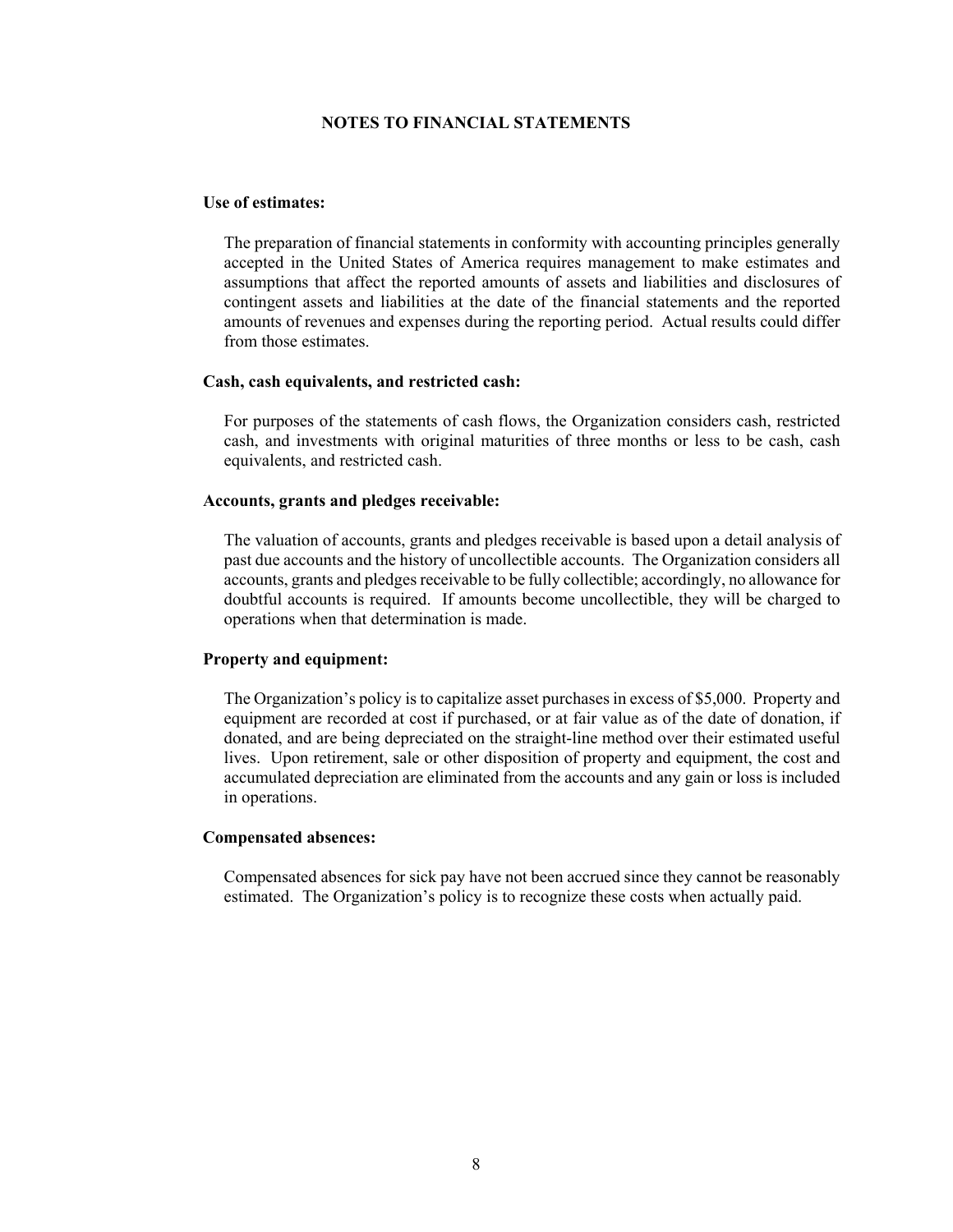# **Revenue recognition – contributions and grants:**

Revenue for contributions and grants is recognized when cash, securities or other assets are received. Conditional promises to give are not recognized until the conditions on which they depend have been substantially met. Contributions received that are designated for future periods or restricted by the donor for specific purposes are reported as net assets with donor restriction. When a restriction expires, net assets with donor restrictions are reclassified to net assets without donor restriction and reported in the statements of activities as net assets released from restrictions.

#### **Revenue recognition – FASB ASC 606:**

Contract revenue, as defined under ASC 606, is derived primarily from providing early childhood intervention services. Revenue is recognized at a point in time or over time as the services are rendered satisfying the performance obligations.

#### Revenue recognized over time:

The Organization recognizes revenue from certain contracts over time as services are rendered under the contracts using the input method as time has elapsed. The transaction price is based on the terms of the contracts and is the amount of consideration the Organization expects to be entitled to in exchange for services rendered. Certain contracts have performance indicators that require reimbursement if not met. The Organization records revenue based on its historical experience in meeting performance indicators. Contract amounts are billed bi-weekly or monthly as services are provided.

#### Revenue recognized at a point in time:

The Organization recognizes revenue from certain contracts at a point in time the service is rendered. Revenues are reported at the estimated net realizable amounts for services rendered. Transaction prices vary according to the type, level and volume of services rendered. The transactions price for services rendered to individuals covered under school district contracts are based on established billing rates approved by the district for the type and volume of services provided. The transaction price for services rendered under Kentucky and Indiana Early Intervention Services agreements are based on established rates set by the state agencies, depending on the type and level of service provided. The transaction price for other services is based on various established contracted rates. Amounts are generally billed on a bi-weekly or monthly basis as services are rendered.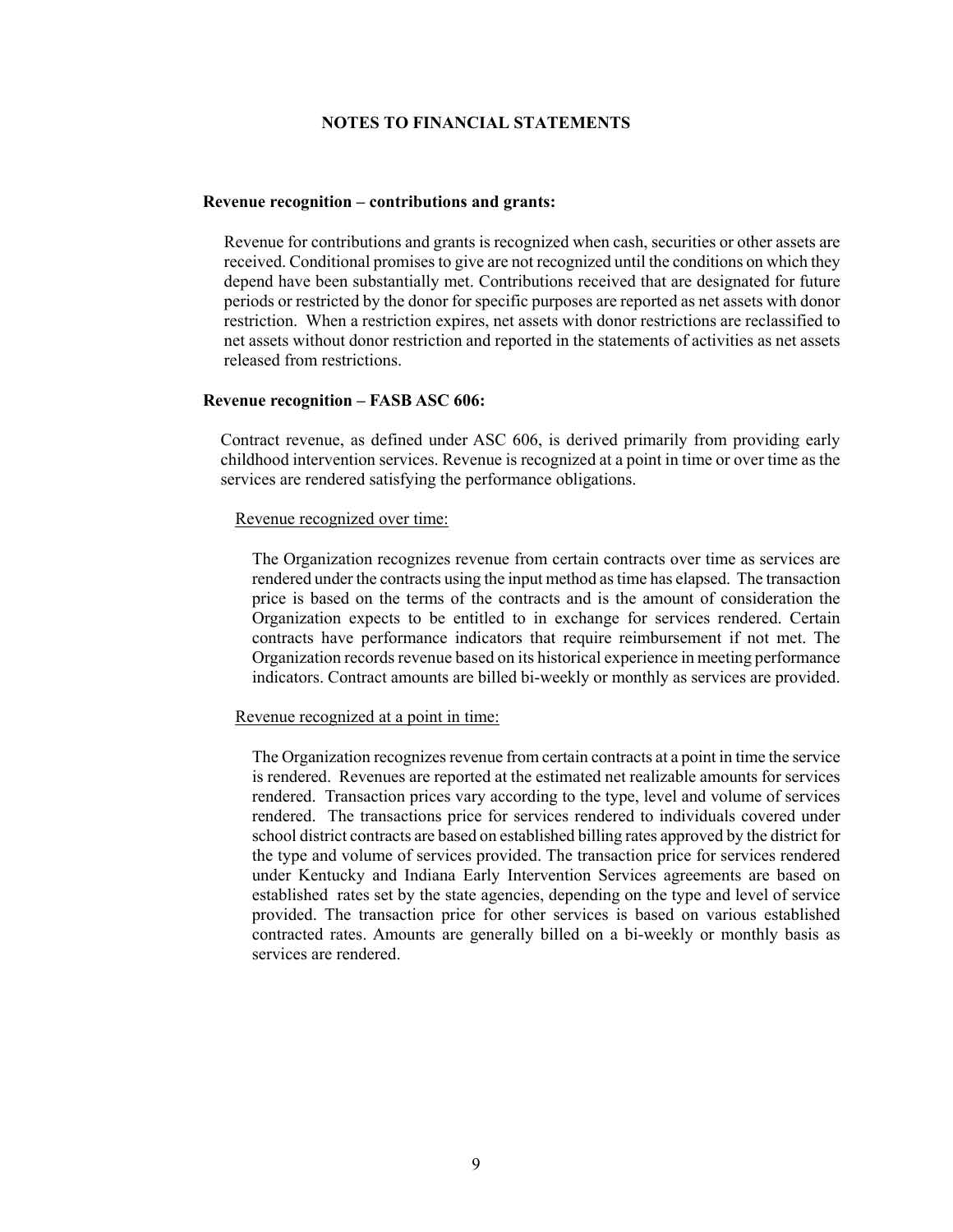Contract revenue is included in program service fees revenue on the statements of activities. Approximately 12% and 13% of revenues for the years ended June 30, 2021 and 2020, respectively, are derived under contracts, as defined under ASC 606. The following table disaggregates the Organization's contract revenue based on the timing of satisfaction of performance obligations for the years ended June 30, 2021 and 2020:

|                                                      | 2021   | 2020   |
|------------------------------------------------------|--------|--------|
| Performance obligations satisfied over time          | $52\%$ | $27\%$ |
| Performance obligations satisfied at a point in time | 48%    | $73\%$ |

The Organization has determined that the nature, amount, timing and uncertainty of contract revenues and cash flows are affected by the economy and stability of the government. The current level of the Organization's operations and program services may be impacted if program funding is significantly decreased.

Revenue from annual fundraising events is recognized at a point in time when each event occurs.

#### **Donated services and in-kind contributions:**

Contributions other than cash are recorded at their fair value as of the date of donation. Contributions of long-lived assets with explicit restrictions that specify how the assets are to be used and contributions of cash or other assets that must be used to acquire long-lived assets are reported as net assets with donor restrictions. Absent explicit donor stipulations about how long those long-lived assets must be maintained, the Organization reports expirations of donor restrictions when the donated or acquired long-lived assets are placed in service.

The Organization records donated services that require specific expertise and would normally have been purchased, and donated services that create or enhance non-financial assets, at fair value as of the date of donation. Those donated services that do not meet these specific criteria are not reflected in the financial statements. Contributed services included in the statements of activities for the year ended June 30, 2020 were approximately \$30,000 for advertising services. There are no contributed services for the year ended June 30, 2021.

#### **Functional expenses:**

The financial statements report certain categories of expenses that are attributed to more than one program or supporting function. Therefore, expenses require allocation on a reasonable basis that is consistently applied. Certain expenses are charged directly to program or general and administrative categories based on specific identification, while other expenses are allocated on the basis of estimates of time and effort.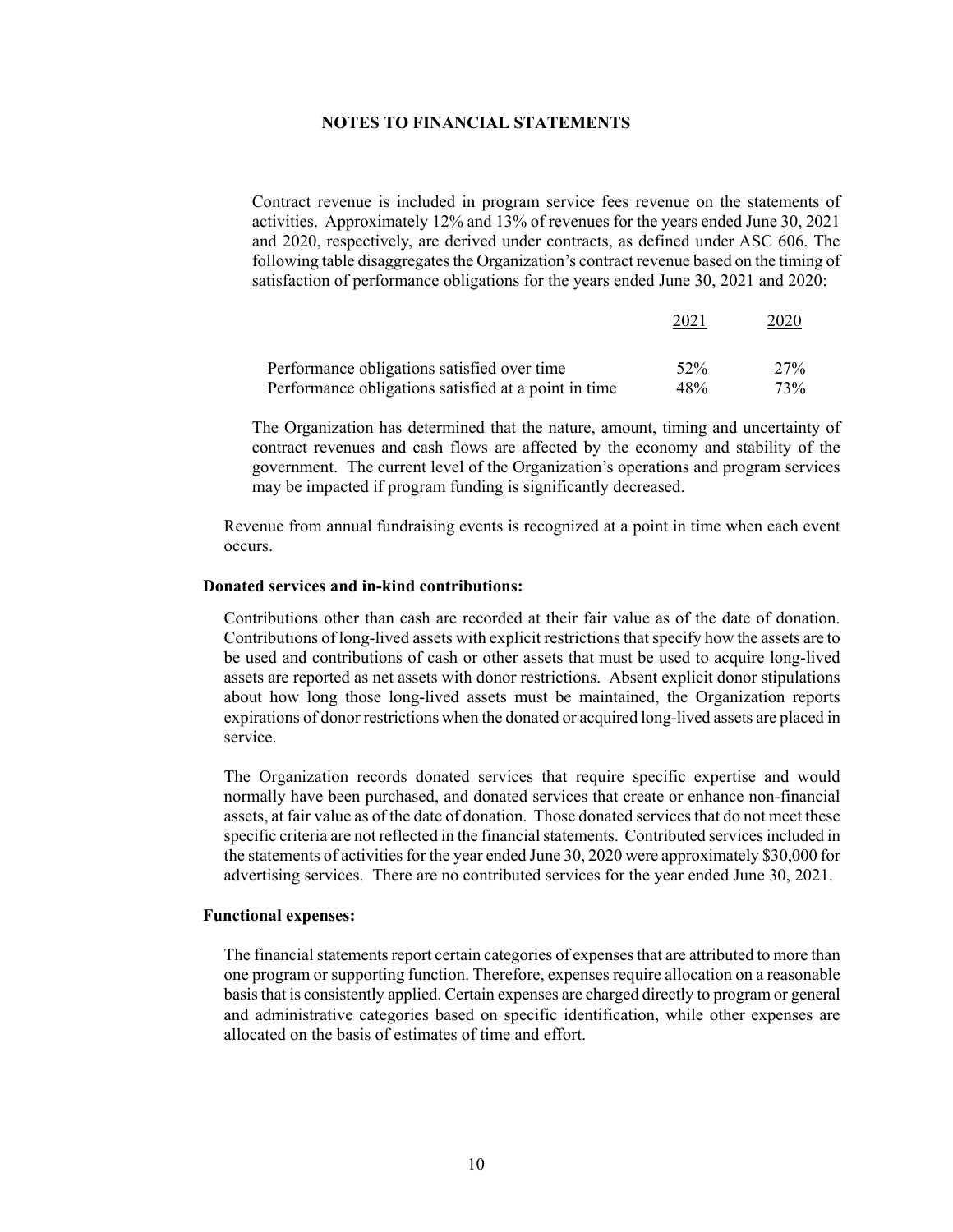#### **Income taxes:**

The Organization is exempt from federal, Kentucky and local income taxes as a not-forprofit corporation as described under Internal Revenue Code Section  $501(c)(3)$ . The Organization files an informational tax return in the U.S. federal jurisdiction and with the Kentucky Office of the Attorney General. However, income from certain activities not directly related to the Organization's tax-exempt purpose may be subject to taxation as unrelated business income. Management does not believe that the Organization has unrelated business income for the years ended June 30, 2021 and 2020.

As of June 30, 2021 and 2020, the Organization did not have any accrued interest or penalties related to income tax liabilities, and no interest or penalties have been charged to operations for the years then ended.

# **Advertising:**

The costs of advertising are expensed as they are incurred. Total advertising expense for the years ended June 30, 2021 and 2020 were approximately \$200 and \$30,000, respectively.

#### **Newly issued standards not yet effective:**

The Financial Accounting Standards Board has issued accounting standards No. 2016-02, *Leases*, effective for years beginning after December 15, 2021, No. 2020-07, *Presentation and Disclosures by Not-for-Profit Entities for Contributed Nonfinancial Assets,* effective for years beginning after June 15, 2021, and No. 2016-13, *Financial Instruments – Credit Losses,* effective for years beginning after December 15, 2022. The Organization is evaluating the impact that adoption of these standards will have on future financial position and results of operations.

#### **Reclassification:**

Certain reclassifications have been made to the June 30, 2020 financial statements to correspond to the current year's presentation. Total net assets and net change in total net assets are unchanged due to the reclassifications.

#### S**ubsequent events:**

Subsequent events have been evaluated through January 18, 2022, which is the date the financial statements were available to be issued.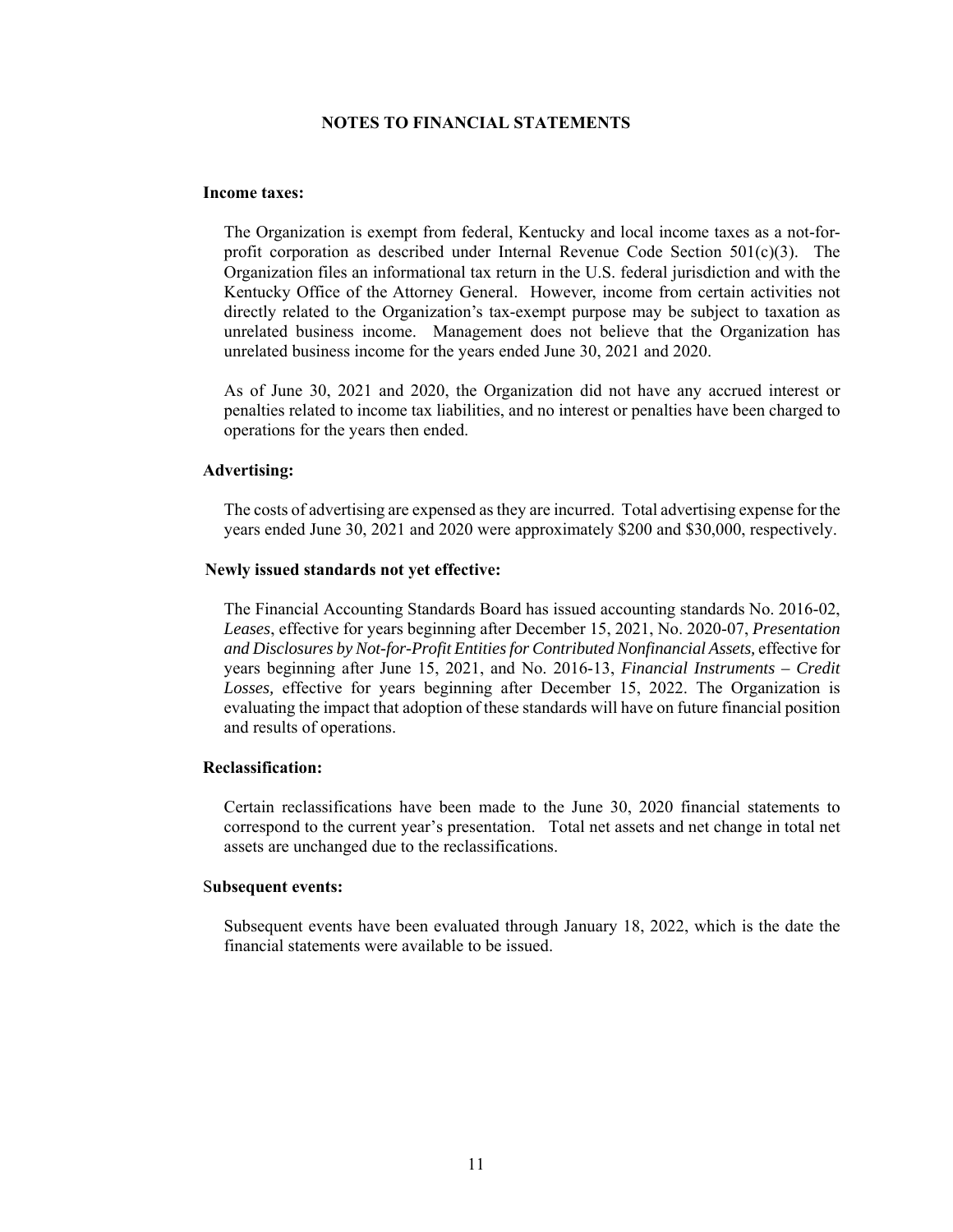#### **Note 2. Liquidity and Availability**

Financial assets available for general expenditure, that is without donor or other restrictions limiting their use, within one year of the June 30, 2021 and 2020 statements of financial position dates, consist of the following:

|                                            | 2021        | 2020       |
|--------------------------------------------|-------------|------------|
| Cash, cash equivalents and restricted cash | \$1,332,795 | \$841,386  |
| Accounts receivable                        | 71,518      | 23,636     |
| Grants receivable                          | 645,527     | 114,931    |
| Pledges receivable                         | 166,904     | 119,053    |
| Less funds with donor restrictions         | (1,032,857) | (352, 945) |
|                                            | \$1,183,887 | 746,061    |

The Organization manages its liquidity and reserves following two guiding principles: operating within a prudent range of financial soundness and stability and maintaining adequate liquid assets to fund near-term operating needs. The Organization has a goal to maintain cash available to meet six months of normal payroll expenses, which average approximately \$900,000.

The Organization maintains a line of credit in the total amount of \$350,000, which could be drawn upon in the event of an unanticipated liquidity need. See Note 6.

#### **Note 3. Pledges Receivable and Capital Campaign**

During the year ended June 30, 2019, the Organization began a capital campaign to raise funds for the construction of the Family Resource Center in Indianapolis, with a goal of \$2.5 million. For the years ended June 30, 2021 and 2020, \$791,525 and \$71,250, respectively, has been recognized in contributions and grants revenue as a result of the capital campaign. Additionally, the Organization has received \$1.12 million of conditional in-kind contributions for the project (see Note 5).

Total pledges receivable as of June 30, 2021 and 2020 were as follows:

|                                       | 2021               | 2020               |
|---------------------------------------|--------------------|--------------------|
| Pledges receivable – capital campaign | \$103,410          | \$47,352           |
| Pledges receivable – other            | 70,000             | 80,000             |
| Less unamortized discount             | 173,410<br>(6,506) | 127,352<br>(8,299) |
| Net pledges receivable                | \$166,904          | <u>\$119,053</u>   |
| Amounts due in:                       |                    |                    |
| Less than one year                    | \$113,230          | \$57,352           |
| One to five years                     | 40,180             | 40,000             |
| More than five years                  | 20,000             | 30,000             |
|                                       | \$173,410          | \$127,352          |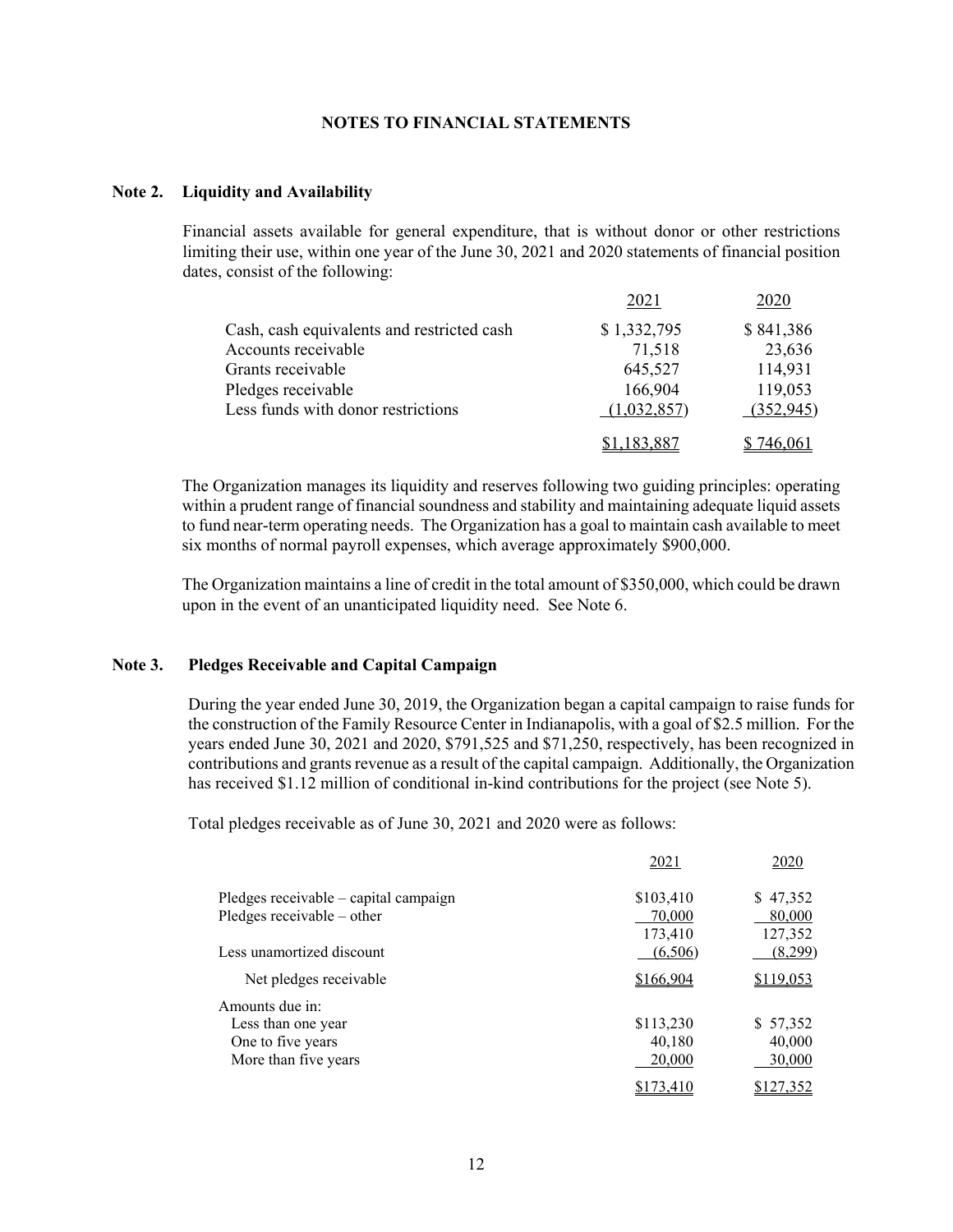Contributions receivable due in more than one year are reflected at the present value of estimated future cash flows using a discount rates 2.25%.

Two donors accounted for 96% and 100% of total gross pledges receivable of \$173,410 and \$127,352 as of June 30, 2021 and 2020, respectively.

## **Note 4. Endowment Funds**

The Organization's endowment funds consist of assets held in various cash accounts. The endowment funds are donor-restricted funds. As required by generally accepted accounting principles, net assets associated with endowment funds are classified and reported based on the existence or absence of donor-imposed restrictions.

The endowment net asset composition by type of fund as of June 30, 2021 and 2020 was as follows:

|                                  |                      | 2021         |           |
|----------------------------------|----------------------|--------------|-----------|
|                                  | Without Donor        | With Donor   |           |
|                                  | Restrictions         | Restrictions | Total     |
| Donor-restricted endowment funds |                      | \$357,350    | \$357,350 |
|                                  |                      | 2020         |           |
|                                  | <b>Without Donor</b> | With Donor   |           |
|                                  | Restrictions         | Restrictions | Total     |
| Donor-restricted endowment funds |                      |              |           |

Changes in endowment net assets for the years ended June 30, 2021 and 2020 were as follows:

|                                                          | 2021                | 2020     |
|----------------------------------------------------------|---------------------|----------|
| Endowment net assets, beginning of year<br>Contributions | \$82,350<br>275,000 | \$82,320 |
| Endowment net assets, end of year                        | \$357,350           | \$82,350 |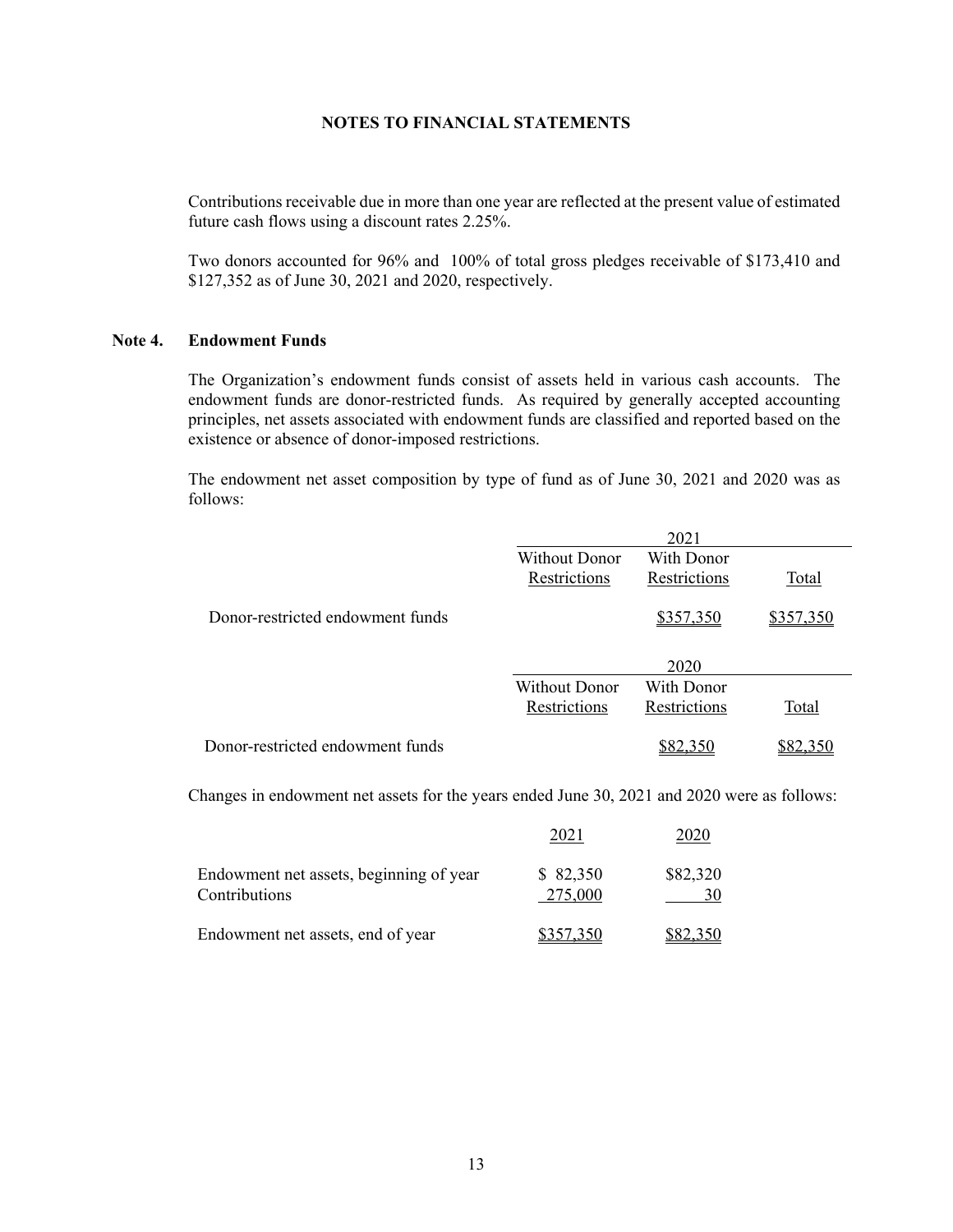#### **Interpretation of relevant law:**

The Organization has interpreted the Kentucky Uniform Prudent Management of Institutional Funds Act (UPMIFA) as requiring the preservation of the fair value of the original gift as of the gift date of the donor-restricted endowment funds absent donor stipulations to the contrary. As a result of this interpretation, the Organization classifies as net assets with donor restrictions (a) the original value of gifts donated to the endowment, (b) the original value of subsequent gifts to the endowment, and (c) accumulations to the endowment made in accordance with the direction of the applicable donor gift instrument at the time the accumulation is added to the fund. In accordance with UPMIFA, the Organization considers the following factors in making a determination to appropriate or accumulate donor restricted endowment funds: (1) the duration and preservation of the various funds, (2) the purposes of the donor-restricted endowment funds, (3) general economic conditions, (4) the possible effect of inflation and deflation, (5) the expected total return from income and the appreciation of investments, (6) other resources of the Organization, and (7) the Organization's investment policies.

#### **Return objectives, risk parameters and strategies:**

The Organization is in the process of adopting investment and spending policies for its endowment assets that are intended to provide a predictable stream of funding to programs supported by its endowment, while seeking to maintain the purchasing power of the endowment assets.

The Board of Directors has the responsibility for development of the investment objectives and guidelines, the selection of the investment managers (Managers), and the regular monitoring of the Managers' performance to help assure the effectiveness of the objectives and to initiate modification or changes, as needed.

#### **Spending policy and how the investment objectives relate to spending policy:**

The Organization is not currently drawing from any endowment funds. The Organization expects the future spending policy to allow for both growth of income and growth of endowment principal. This is consistent with the Organization's objectives to maintain the purchasing power of the endowment assets held in perpetuity or for a specified term, as well as to provide additional real growth through new gifts and investment return.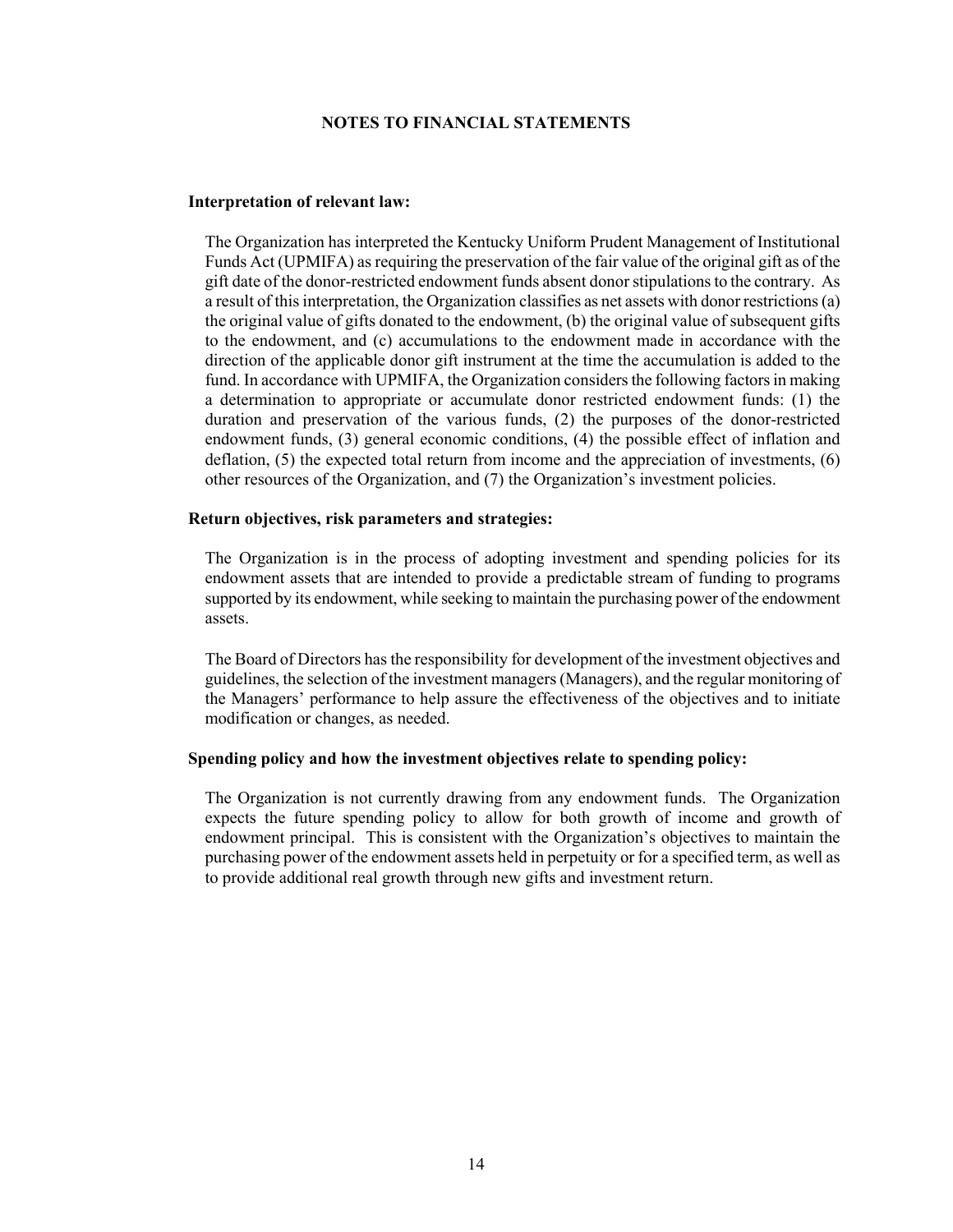## **Note 5. Construction in Progress**

In April 2020, the Organization entered into a construction contract to complete a buildout of the Family Resource Center at the Indianapolis, Indiana location. The Organization received a donation of a 6,000 square foot building related to this project, however, title to the property will not transfer to the Organization until completion of the buildout. The project is being financed through a capital campaign (see Note 3). The estimated total costs for the project are \$2.075 million, with approximately \$1.12 million of these costs being donated by the contractor and design teams working on the project as conditional in-kind contributions pending final completed costs. Construction on this project began in the summer of 2020 with an estimated completion date in late 2021. As of June 30, 2021, the Organization had incurred expenditures of approximately \$473,000 on the project.

#### **Note 6. Line of Credit**

In August 2018, the Organization obtained a revolving line of credit from PNC Bank for \$250,000, which was scheduled to expire on August 27, 2025, at which time any outstanding principal could have been converted to a term note. The line of credit bore interest at a variable rate, which was 3.83% at June 30, 2020, and was secured by the Organization's property on Goldsmith Lane in Louisville, Kentucky. Outstanding borrowings on the line of credit at June 30, 2020 were \$13,367. The line of credit was closed in August 2020.

In August 2020, the Organization obtained a revolving line of credit from Stock Yards Bank for \$350,000, which is scheduled to expire on August 19, 2022. The line of credit bears interest at a variable rate, which was 4.00% at June 30, 2021, and is secured by the Organization's property on Goldsmith Lane in Louisville, Kentucky. Outstanding borrowings on the line of credit at June 30, 2021 were \$49,000.

The Organization also had a \$100,000 unsecured line of credit which was renewable annually. Interest on this line of credit was at the bank's prime rate. There were no outstanding borrowings on this line of credit at June 30, 2019. This line of credit expired during the year ended June 30, 2020.

#### **Note 7. Note Payable**

In April 2020, the Organization qualified for and received a loan pursuant to the Paycheck Protection Program, a program implemented by the U.S. Small Business Administration under the Coronavirus Aid, Relief, and Economic Security Act, from a qualified lender, for an aggregate principal amount of \$336,000 (the "PPP Loan"). The PPP Loan bears interest at a fixed rate of 1.0% per annum, has a term of five years, and is unsecured and guaranteed by the U.S. Small Business Administration. The principal amount of the PPP Loan is subject to forgiveness under the Paycheck Protection Program upon the Organization's request, to the extent that the PPP Loan proceeds are used to pay certain expenses permitted by the Paycheck Protection Program, incurred by the Organization. The Organization applied for forgiveness of the PPP Loan with respect to these covered expenses and the loan was forgiven on December 18, 2020 by the Small Business Administration and recorded as forgiveness of debt on the statement of activities.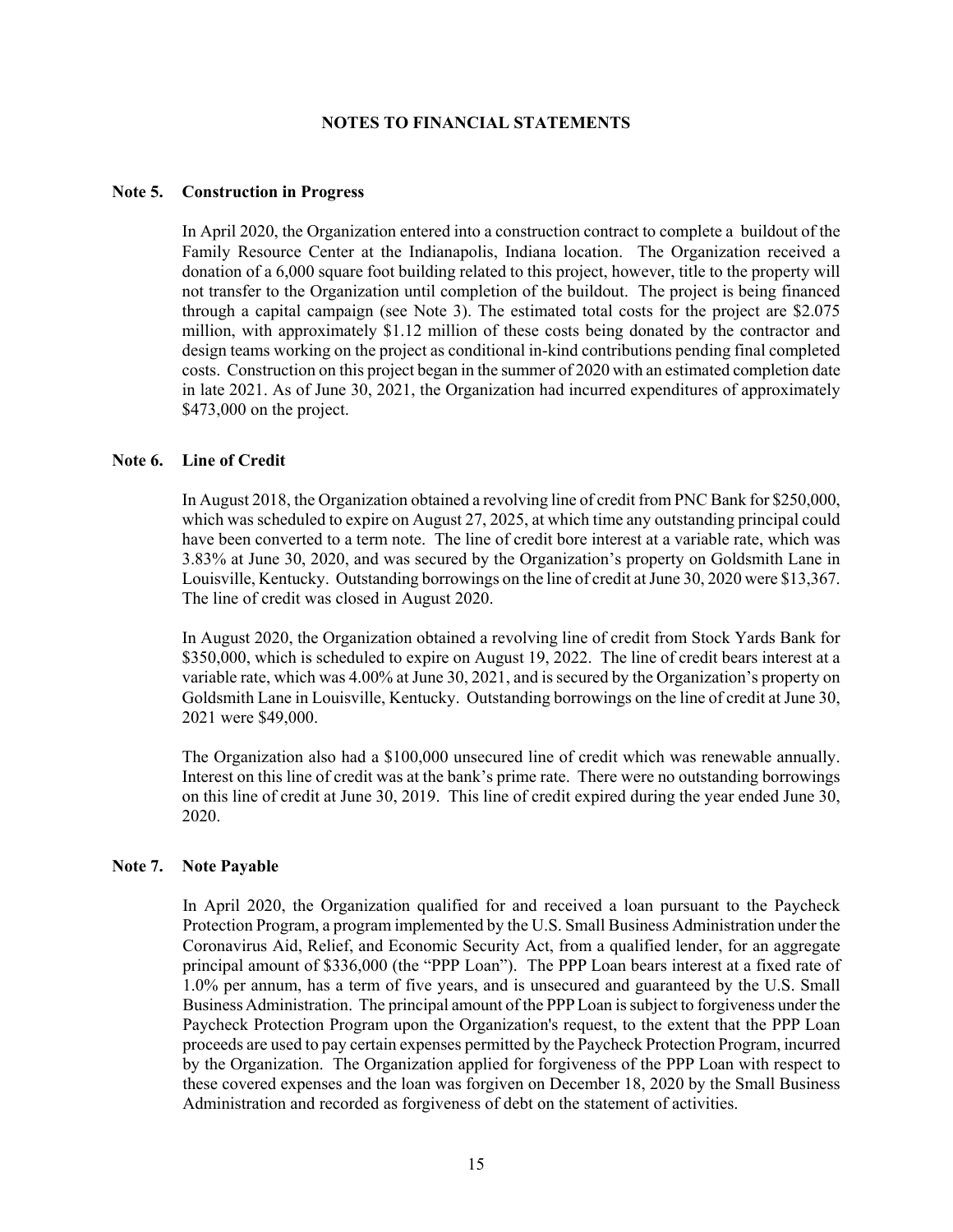# **Note 8. Net Assets with Donor Restrictions**

Net assets with donor restrictions as of June 30, 2021 and 2020, consisted of the following:

|                                           | 6/30/21            | 6/30/20          |
|-------------------------------------------|--------------------|------------------|
| Restricted by time:                       |                    |                  |
| Metro United Way                          | \$<br>13,860       | \$18,731         |
| United Way of the Bluegrass               |                    | 16,200           |
| <b>Kosair Charities</b>                   | 56,250             | 75,000           |
| <b>Barth Foundation</b>                   | 1,000              | 1,000            |
| Pledges                                   | 63,494             | 71,701           |
| <b>GE</b> Appliances                      | 25,000             |                  |
| Elsa Sule Foundation                      |                    | 5,000            |
| <b>Elkhart Community Foundation</b>       |                    | 23,480           |
| Heart of Kentucky United Way              | 417                | 5,000            |
| Restricted by purpose:                    |                    |                  |
| Dahmke Scholarship Fund                   | 10,257             | 10,257           |
| Lions Club – playground gate              | 3,478              |                  |
| Etscorn Foundation – vehicle maintenance  | 26,732             | 15,430           |
| Capital campaign – Family Resource Center | 875,893            | 103,383          |
| Held in perpetuity                        | 357,350            | 82,350           |
| Total net assets with donor restrictions  | <u>\$1,433,731</u> | <u>\$427,532</u> |

Net assets were released from donor restrictions by incurring expenses satisfying the restricted purpose or by the occurrence of the passage of time or other events specified by the donors as follows for the years ended June 30, 2021 and 2020:

|                                     | 6/30/21   | 6/30/20   |
|-------------------------------------|-----------|-----------|
| Time restrictions expired:          |           |           |
| <b>WHAS Crusade for Children</b>    | \$144,281 | \$153,226 |
| Metro United Way                    | 18,731    | 42,854    |
| United Way of the Bluegrass         | 16,200    | 16,200    |
| <b>Kosair Charities</b>             | 243,750   | 268,750   |
| Children's Charity Foundation       |           | 7,500     |
| <b>Barth Foundation</b>             |           | 1,500     |
| Sertoma Club                        |           | 3,000     |
| Pledges                             | 8,207     | 8,008     |
| Samerian Foundation                 |           | 3,500     |
| <b>Stamps Farish Fund</b>           |           | 10,000    |
| Family Tree Foundation              |           | 2,000     |
| Junior League of Indianapolis       |           | 5,000     |
| Elsa Sule Foundation                | 5,000     |           |
| <b>Elkhart Community Foundation</b> | 23,480    |           |
| Heart of Kentucky United Way        | 4,583     |           |
|                                     |           |           |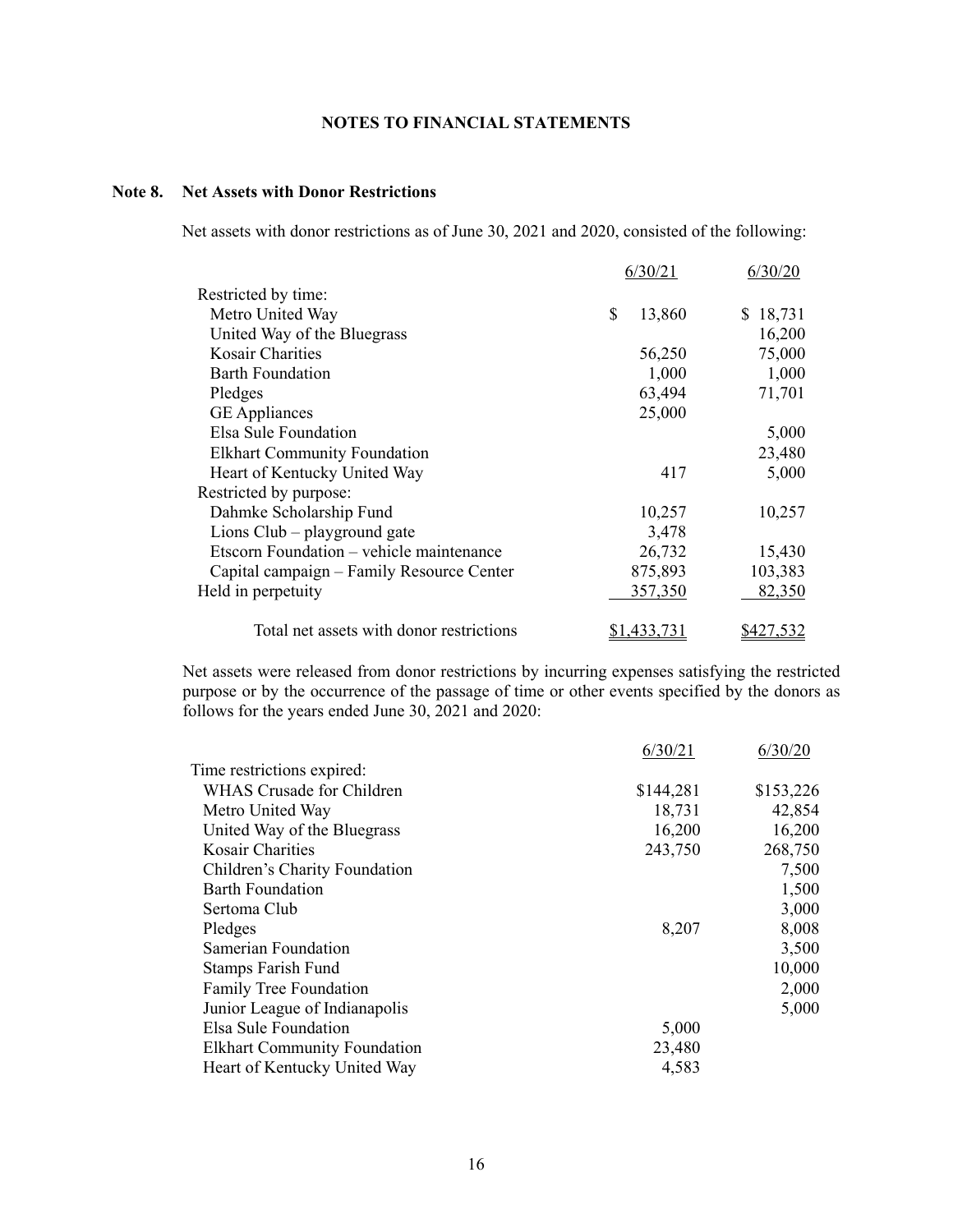|                                                       | 6/30/21   | 6/30/20          |
|-------------------------------------------------------|-----------|------------------|
| Purpose restrictions accomplished:                    |           |                  |
| Capital Campaign – Family Resource Center             | 19,015    | 99,735           |
| Kentucky School for the Blind Foundation – house      |           | 125,000          |
| Etscorn Foundation – vehicles                         | 43,698    | 44,570           |
| King's Daughters and Sons – computer equipment        |           | 11,787           |
| Kentucky Colonels – equipment                         |           | 4,988            |
| IPA Foundation – technology                           |           | 12,490           |
| Jacob Koch Charitable Trust – technology              | 5,620     | 4,552            |
| Neville Trust – newsletter                            |           | 10,000           |
| IPA Foundation – GPS Bipolar Inonization installation | 6,350     |                  |
| VV Cooke Foundation – technology                      | 3,886     |                  |
| Hannah Foundation – technology                        | 5,000     |                  |
| Suntrust Bank - virtual services                      | 20,000    |                  |
| Kiwanis Club – playframe materials                    | 2,000     |                  |
|                                                       | \$569,801 | <u>\$834,660</u> |

During the year ended June 30, 2012, the board designated \$53,403 remaining from a capital campaign to be designated for future capital projects. Funds released from the board designated net assets for the years ended June 30, 2020 and prior were \$8,200. There were no funds released from the board designated net assets for the year ended June 30, 2021.

## **Note 9. Operating Leases**

The Organization conducts its central Kentucky operations from a leased facility located in Lexington, Kentucky. The current lease is for a term of six years expiring December 31, 2021. The Organization conducts its Indiana operations from a leased facility located in Indianapolis, Indiana under a year-to-year lease that expired November 30, 2020. This lease continued on a month-to- month basis following its expiration. The Organization also leases a parking lot facility and a bus turnaround under a year-to-year lease. Rental expense under these leases was \$55,425 and \$61,350 for the years ended June 30, 2021 and 2020, respectively. The future minimum rentals under operating leases with terms of one year or more as of June 30, 2021 are as follows:

Year ended June 30, 2022 \$17,025

## **Note 10. Retirement Plan**

The Organization has a tax deferred annuity retirement savings plan (Plan) which covers substantially all of its employees. Employees may contribute an amount of their gross pay subject to certain limitations. The Organization contributes 3% of covered employee compensation to all eligible employees, plus a matching contribution equal to 50% of the first 2% of salary reduction amounts an employee elects to contribute. Employer contributions for the years ended June 30, 2021 and 2020 were \$46,366 and \$44,556, respectively.